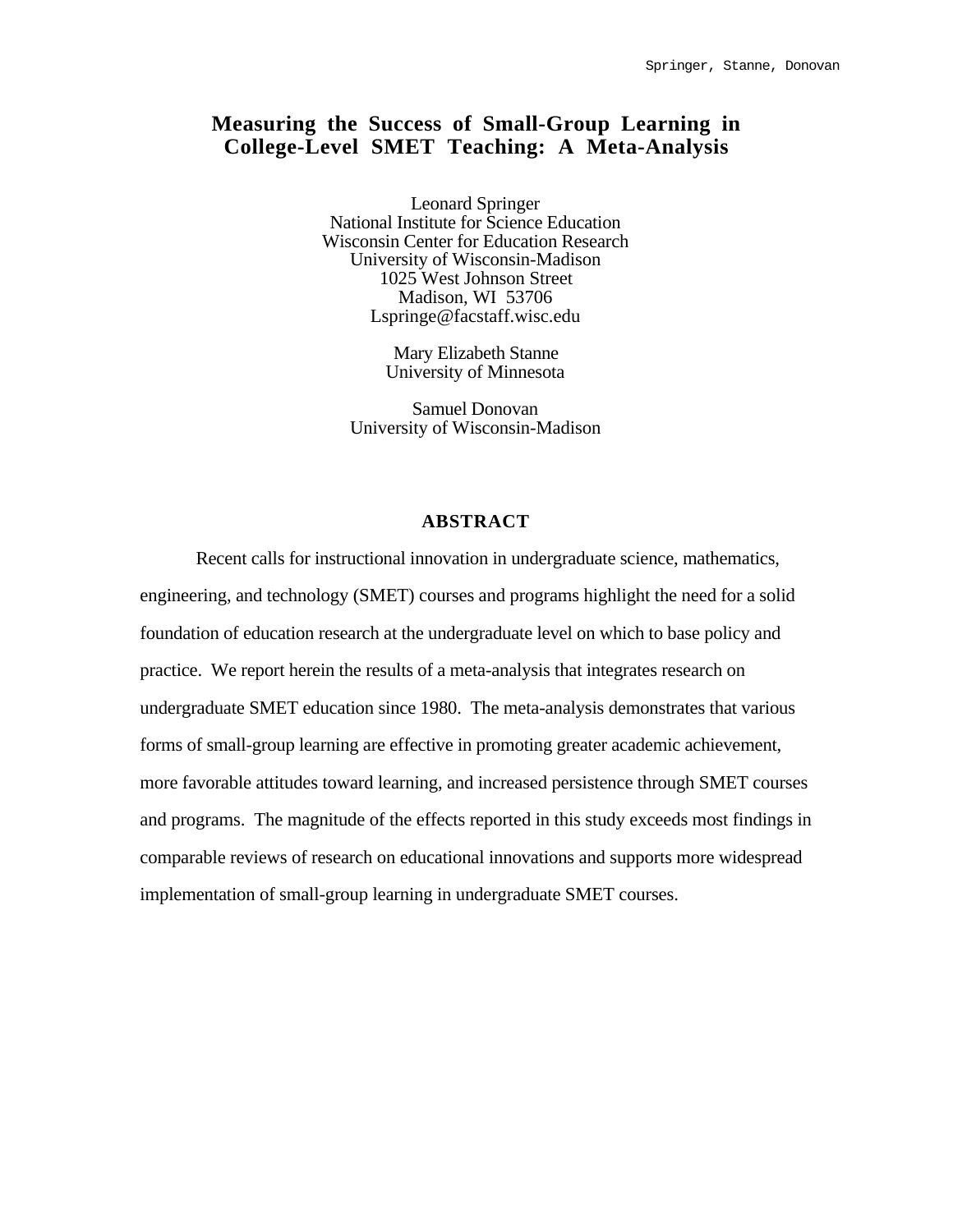# **Measuring the Success of Small-Group Learning in College-Level SMET Teaching: A Meta-Analysis**

Student collaboration in college SMET courses and programs is aimed at enhancing the preparation of students for collaboration in SMET professions and at giving all students a better sense of how scientists and engineers work. An American Association for the Advancement of Science report advises that "the collaborative nature of scientific and technological work should be strongly reinforced by frequent group activity in the classroom. Scientists and engineers work mostly in groups and less often as isolated investigators. Similarly, students should gain experience sharing responsibility for learning with each other" (1).

For the most part, college and university educators have yet to respond to calls for greater opportunities for collaboration and cooperation in SMET courses and programs. Regrettably, the unintended consequences of this focus on teaching rather than learning include unfavorable attitudes toward SMET among students, unacceptably high attrition from SMET fields of study (2), inadequate preparation for teaching science and mathematics at the precollege level, and graduates who "go out into the workforce illprepared to solve real problems in a cooperative way, lacking the skills and motivation to continue learning" (3).

This meta-analysis of research on college students in SMET is intended to facilitate a greater understanding of the effects of small-group learning at the postsecondary level. We choose to use meta-analysis because the procedure has considerable utility in informing policy and practice (4,5).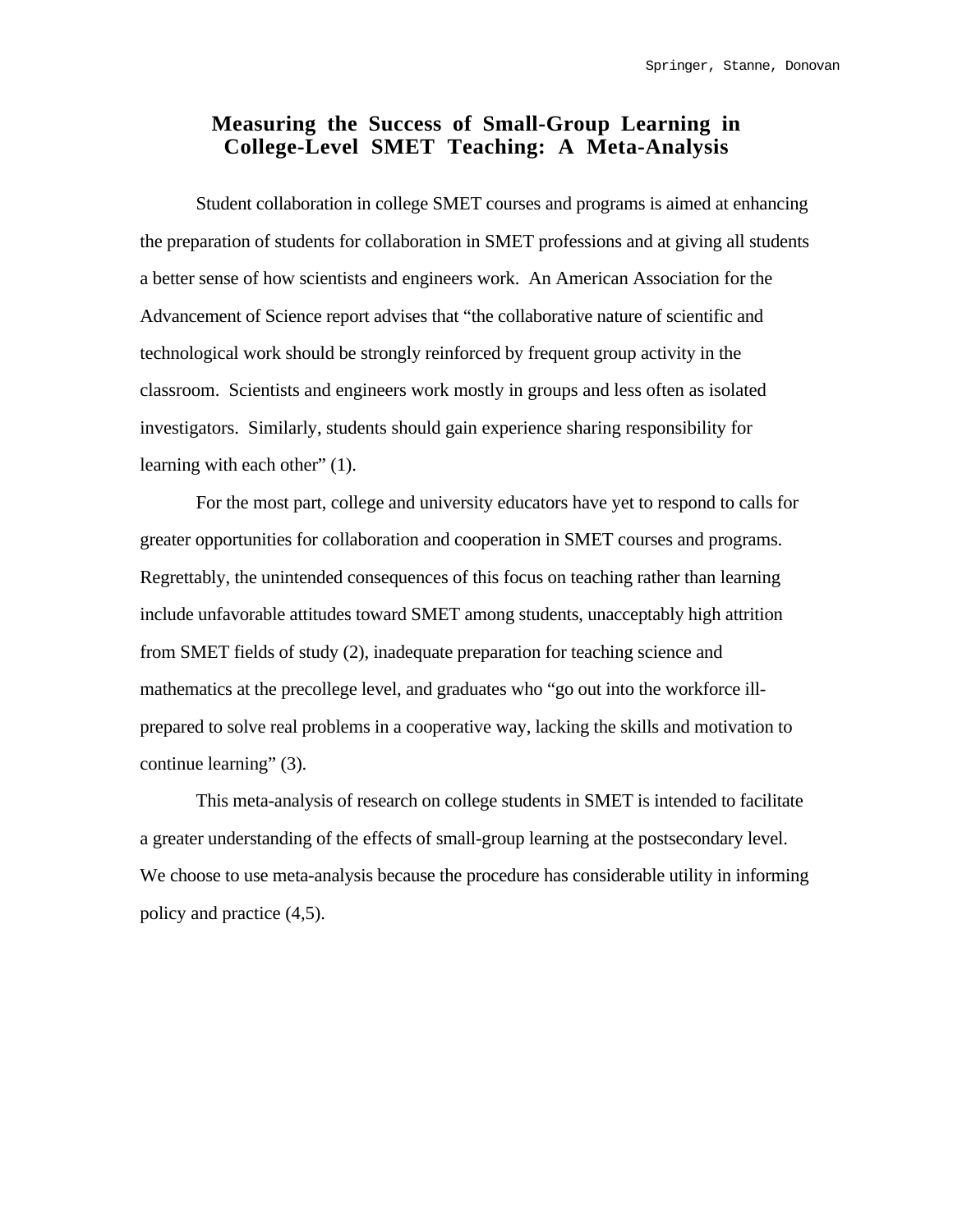### **Conceptual framework**

An annotated bibliography of SMET resources in higher education (6) identifies several types of small-group learning practices currently in use. In this meta-analysis, we include cohort groups, various types of structured cooperative learning, brief activities for pairs of students during breaks in lectures, and several types of informal collaborative work among students.

The two sets of research questions guiding the meta-analysis focus on undergraduates in SMET courses and programs. First, we address the main effects of small-group learning on three broad categories of outcomes among SMET undergraduates: achievement, persistence, and attitudes. Second, we address four categories of conditional effects of small-group learning.

# **Procedures**

We screened a wide variety of electronic and print resources to identify references for possible inclusion in this study, including ERIC, Education Index, PsycLIT, *Dissertation Abstracts International*, Medline, CINAHL (nursing and allied health), and ASEE (American Society for Engineering Education) conference proceedings. In addition, we reviewed the reference sections of the myriad studies that we collected in an effort to identify other potentially relevant research. Finally, we contacted several researchers and practitioners who are active in the field and asked them to provide relevant research or to identify additional sources of studies.

Five criteria determined whether a research report qualified for inclusion in the meta-analysis. First, the study examined undergraduates in science, mathematics, engineering, or technology courses or degree programs at accredited postsecondary institutions in North America. Second, studies must have incorporated small-group work inside or outside of the classroom. Third, the study was conducted in an actual classroom or programmatic setting rather than under more controlled laboratory conditions. Fourth,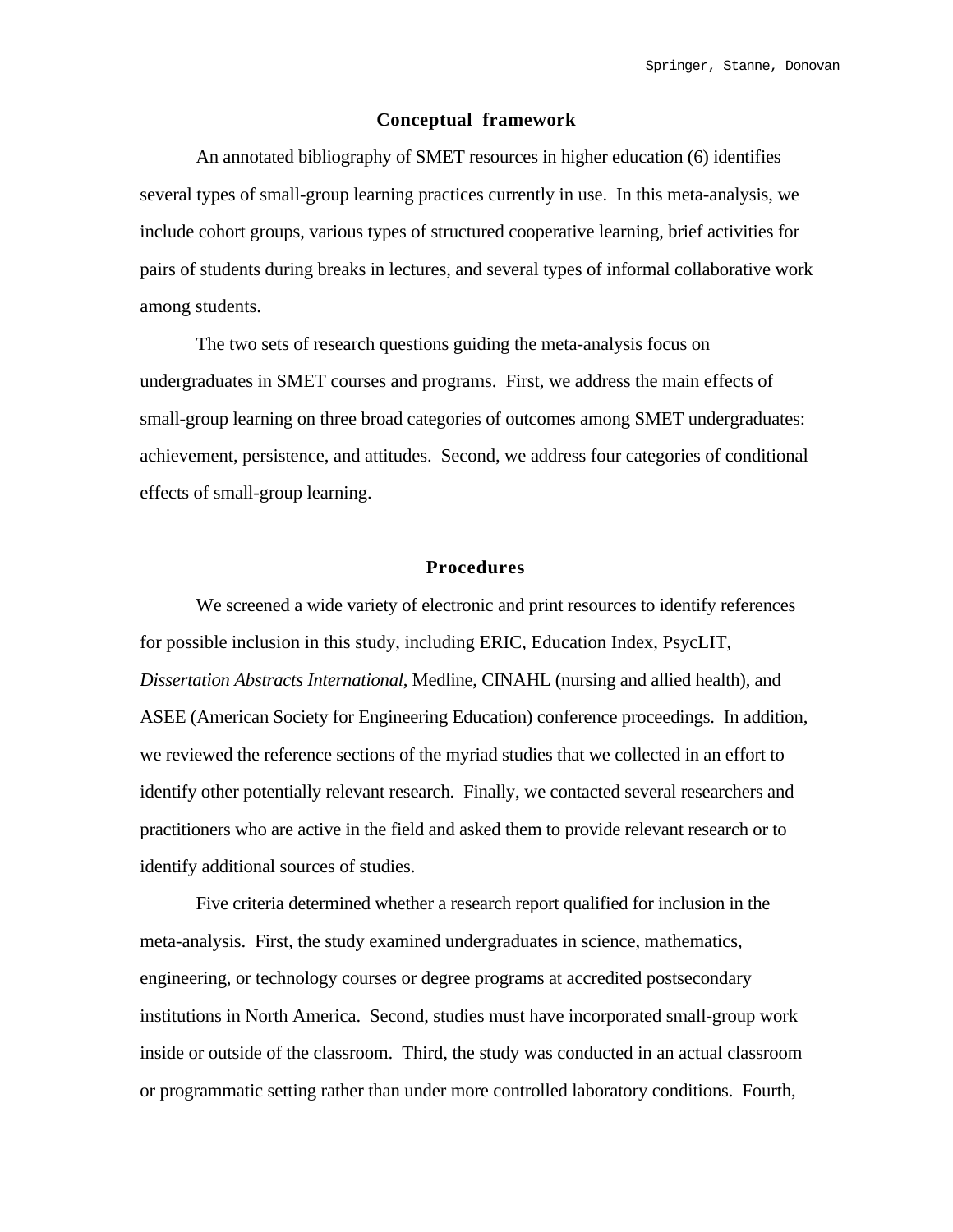the research was published or reported in 1980 or later on the grounds that recent studies may be more relevant to the current global context in which students learn. Fifth, the research reports enough statistical information to estimate effect sizes.

The metric that we used to estimate and describe the effects of small-group learning was the standardized mean difference  $(d\textrm{-index})$  effect size  $(7)$ .<sup>1</sup>

The studies that we collected were coded by an analyst with extensive experience coding and analyzing research on small-group learning. Two additional analysts independently checked the coding that we employed for this study. We resolved occasional differences through consensus.

#### **Results**

The literature search produced 383 reports related to small-group learning in postsecondary SMET from 1980 or later, 39 (10.2%) of which met the inclusion criteria for this meta-analysis. Of the 39 studies that we analyzed, 37 (94.9%) presented data on achievement, 9 (23.1%) on persistence or retention, and 11 (28.2%) on attitudes. Most of the reports that we retrieved did not qualify for inclusion because they were not based on research. $2$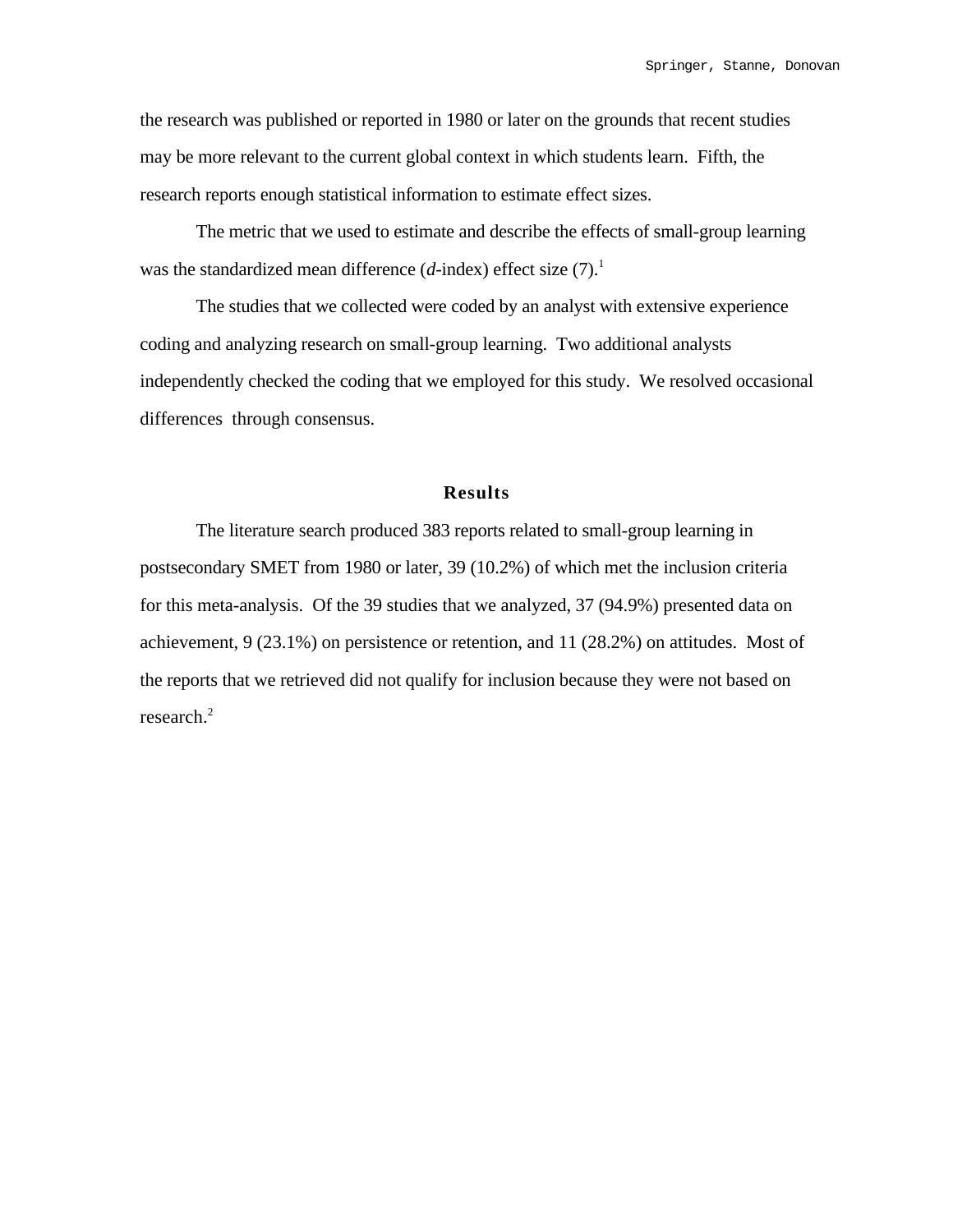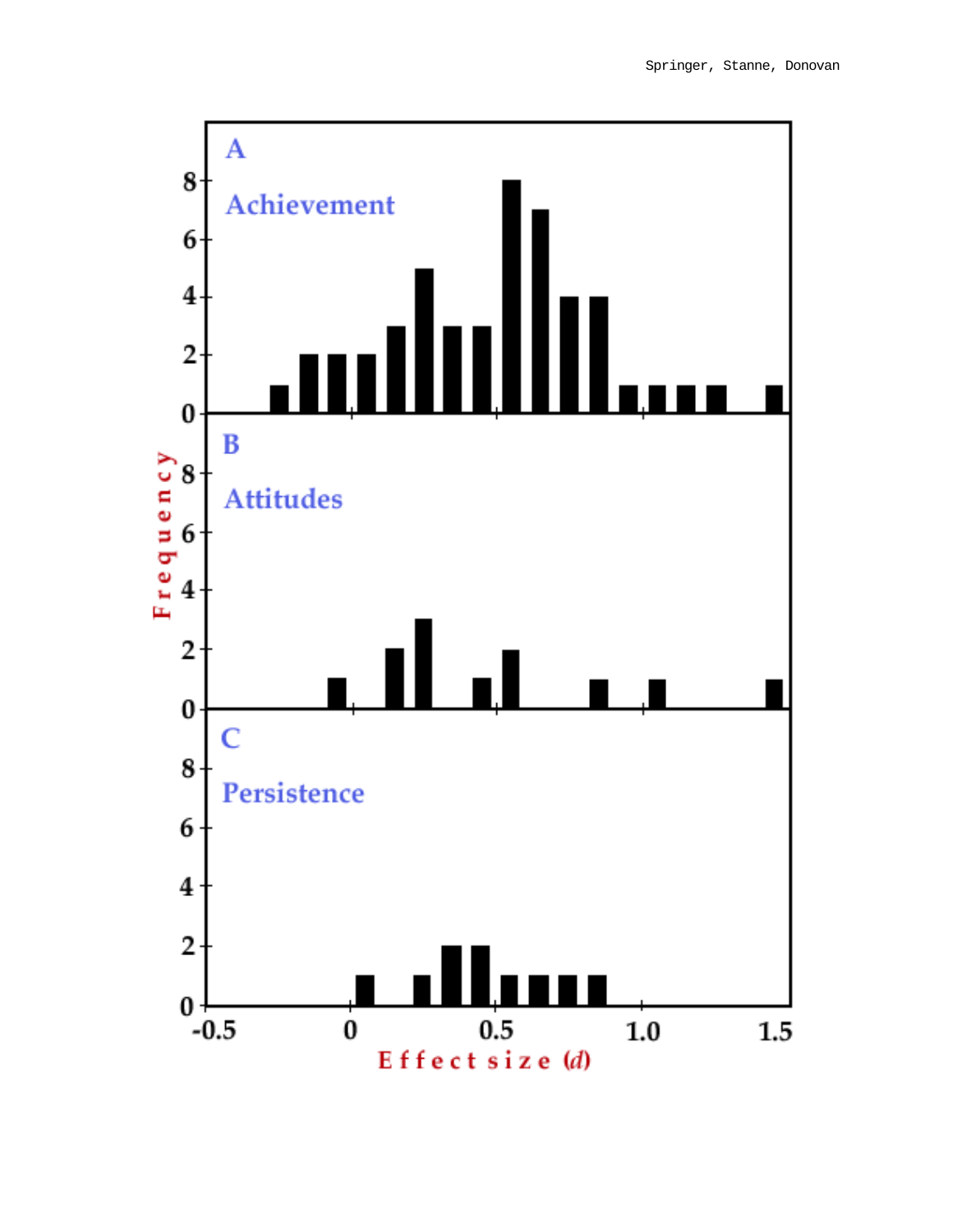### *Main effect of small-group learning*

The main effect of small-group learning on achievement, persistence, and attitudes among undergraduates in SMET was significant and positive (see Figure 1). Based on 49 independent samples, from 37 studies encompassing 116 separate findings, students who learned in small groups demonstrated greater achievement (*d =* 0.51) than students who were exposed to instruction without cooperative or collaborative grouping. Similarly, based on 12 independent samples, from 11 studies encompassing 40 findings, students in small groups expressed more favorable attitudes (*d =* 0.55) than their counterparts in other courses or programs. Finally, based on 10 independent samples and findings from 9 studies, students who worked in small groups persisted through SMET courses or programs to a greater extent (*d =* 0.46) than students who did not work cooperatively or collaboratively. These weighted effect sizes did not differ substantially from the unweighted findings.<sup>3</sup> Similarly, redundant effect sizes, based on all nonindependent findings, were comparable to those for the nonredundant or aggregated findings, based on the independent samples reported above.<sup>4</sup>

# *Distribution of effect sizes*

We tested potential conditional effects of small-group learning using homogeneity analysis  $(8)$ .<sup>5</sup> The results of the homogeneity analysis suggest that the distribution of effect sizes for persistence-related outcomes can reasonably be attributed to chance or sampling error alone. The results also suggest that further grouping of the achievement and attitudinal data is necessary to understand the conditional effects of small-group learning. As indicated by statistically significant Qt statistics, one or more factors other than chance or sampling error account for the heterogeneous distribution of effect sizes for achievement and attitudes.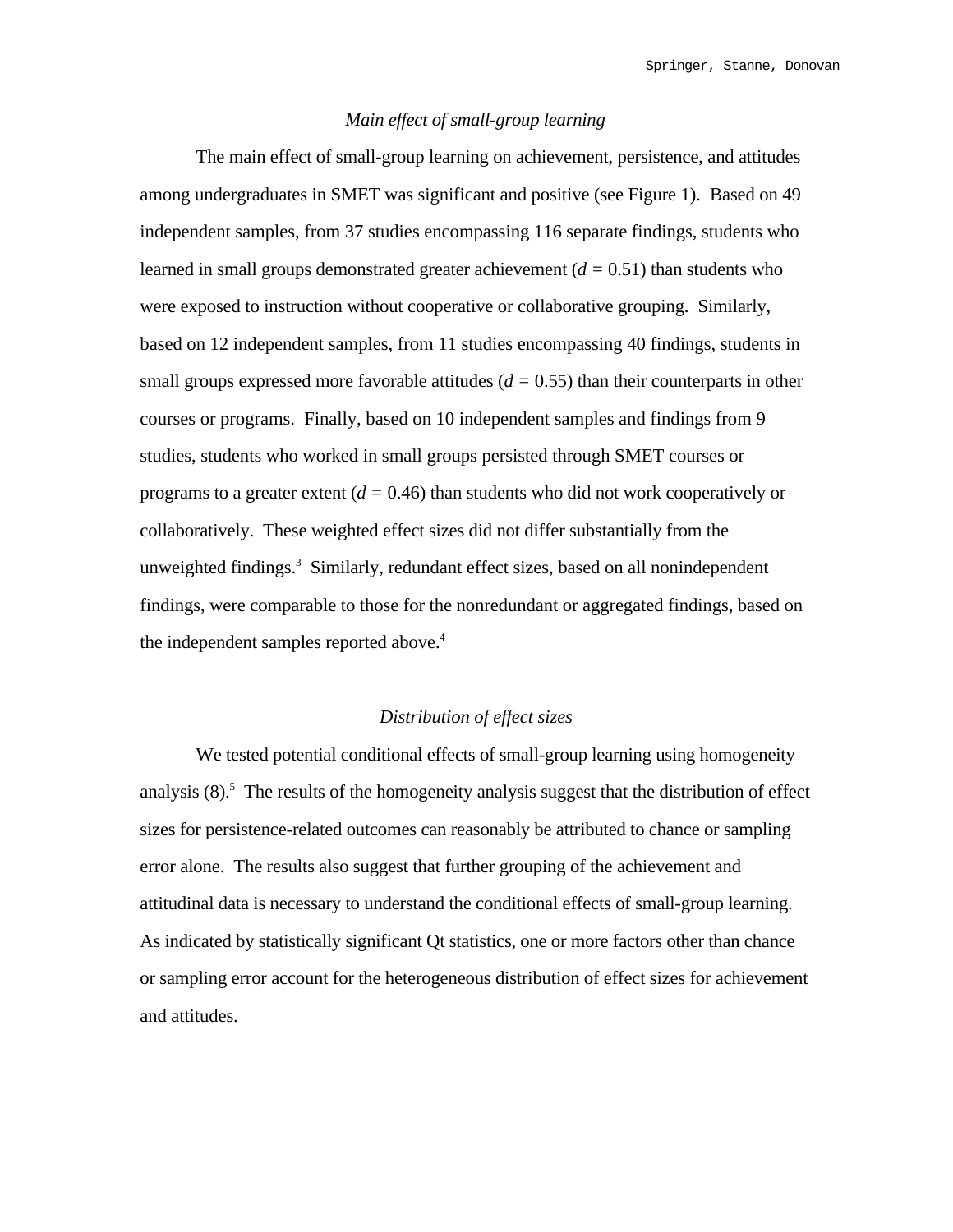*Methodological factors*. Our analyses of the conditional effects of small-group learning suggested that significant variation in effect sizes for achievement-related outcomes can be attributed to method-related influences. Studies that identified the investigator as the instructor reported significantly greater effect sizes  $(d = 0.73)$  than studies that did not report the investigator as directly involved in instruction (*d =* 0.41). Studies that contrasted an experimental and control group (two-sample research designs) reported significantly greater effects  $(d = 0.57)$  than studies that analyzed pretests and postests from a single sample (*d =* 0.30). Investigations undertaken at four-year institutions were associated with significantly greater effects  $(d = 0.54)$  than those at two-year colleges  $(d = 0.21)$ . Importantly, based on data from 276 students representing seven independent samples at six two-year colleges, the average weighted effect size of 0.21 was one of only two statistically nonsignificant results of small-group work reported in our entire study.

Similar to the data on achievement, much of the variance in effect sizes for attitudinal outcomes was associated with methodological factors. Unlike the data on achievement, however, the effects of small-group learning differed significantly among SMET fields of study. The average weighted effect size (*d*) in the sciences was 0.87, compared with 0.62 in allied health, 0.43 in mathematics, and 0.25 in engineering. The attitudinal data also showed evidence of publication bias, with greater effects reported in journals ( $d = 0.77$ ) than in other sources ( $d = 0.42$ ). All attitudinal studies originated at four-year institutions, precluding an analysis by institutional type.

*Groups of students*. No significant difference in the positive effects of small-group learning on students' achievement was evident between predominantly female (*d =* 0.39) and heterogeneous or mixed gender groups  $(d = 0.55)$ . The benefits of small-group learning on students' attitudes, however, were greater for predominantly female groups (*d =* 0.72) than groups of mixed gender (*d =* 0.44). This difference is due primarily to the results from a single study.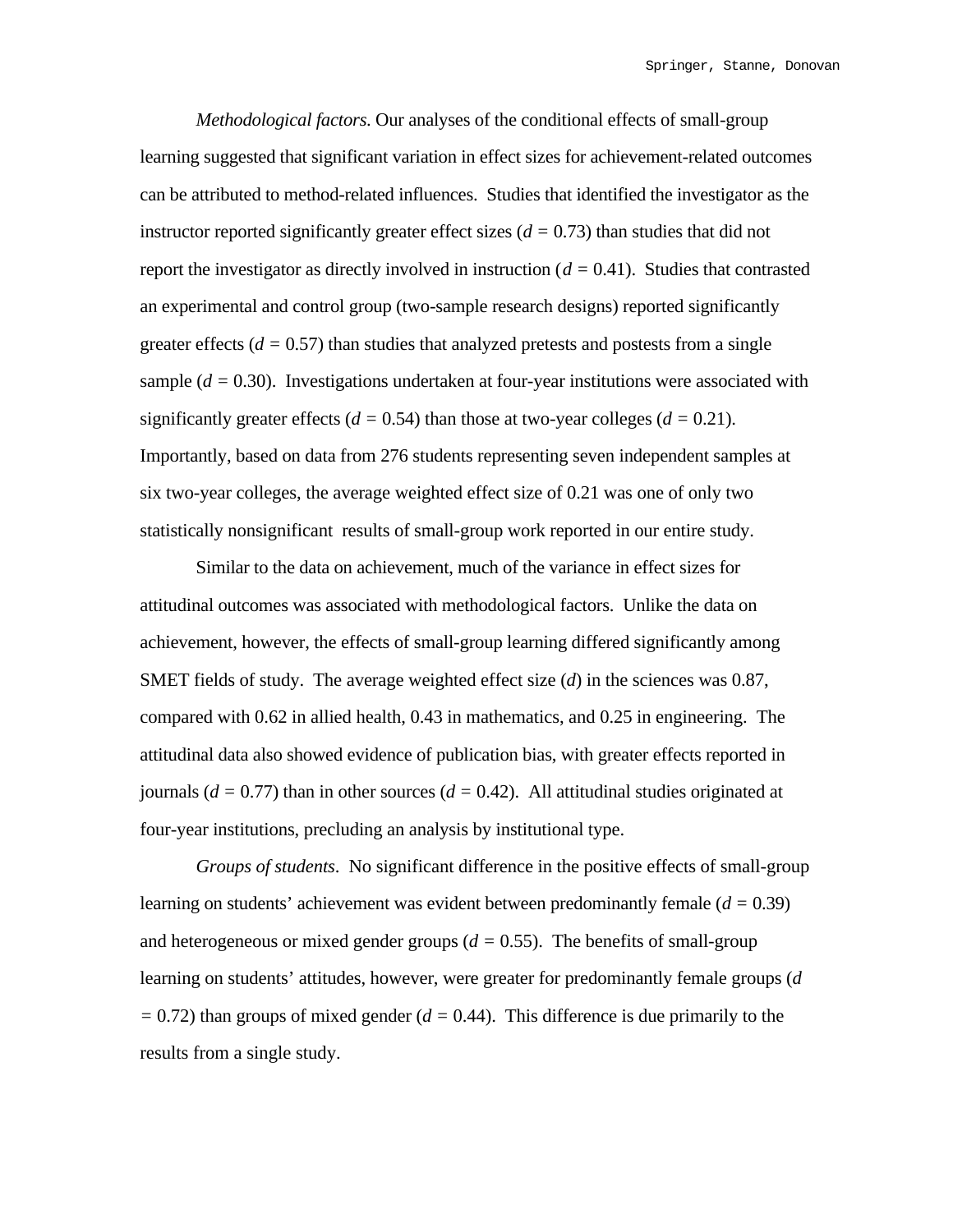The positive effect of small-group learning on students' achievement was significantly greater for groups composed primarily or exclusively of African Americans and Latinos/as ( $d = 0.76$ ) compared with predominantly white ( $d = 0.46$ ) and relatively heterogeneous (*d =* 0.42) groups. Sufficient data were not available to analyze the conditional effects of the racial or ethnic composition of groups on students' attitudes.

*Small-group learning procedures*. There was a higher average weighted effect for supplemental instruction  $(d = 0.65)$ -typically study sessions outside of class--than for inclass instruction  $(d = 0.44)$ . The pattern of differences was reversed for attitudinal outcomes: more favorable effects on attitudes were evident for in-class instruction (*d =* 0.59) than for supplemental instruction  $(d = 0.24)$ . The data suggested that greater time spent working in groups had significantly more favorable effects on students' attitudes, with effect sizes of 0.77 for high group time, 0.26 for medium, and 0.37 for low. No significant association between time spent in groups and achievement was evident.

*Outcome measures*. The effects of small-group learning on achievement were significantly greater when measured with exams or grades (*d =* 0.59) than with the standardized instruments  $(d = 0.33)$ . Although small-group work among students had significant and positive effects on students' attitudes toward learning the material  $(d = 0.56)$ and their self-esteem  $(d = 0.61)$ , the effect on their motivation to achieve  $(d = 0.18)$  was one of only two nonsignificant results of small-group work that we report in this study.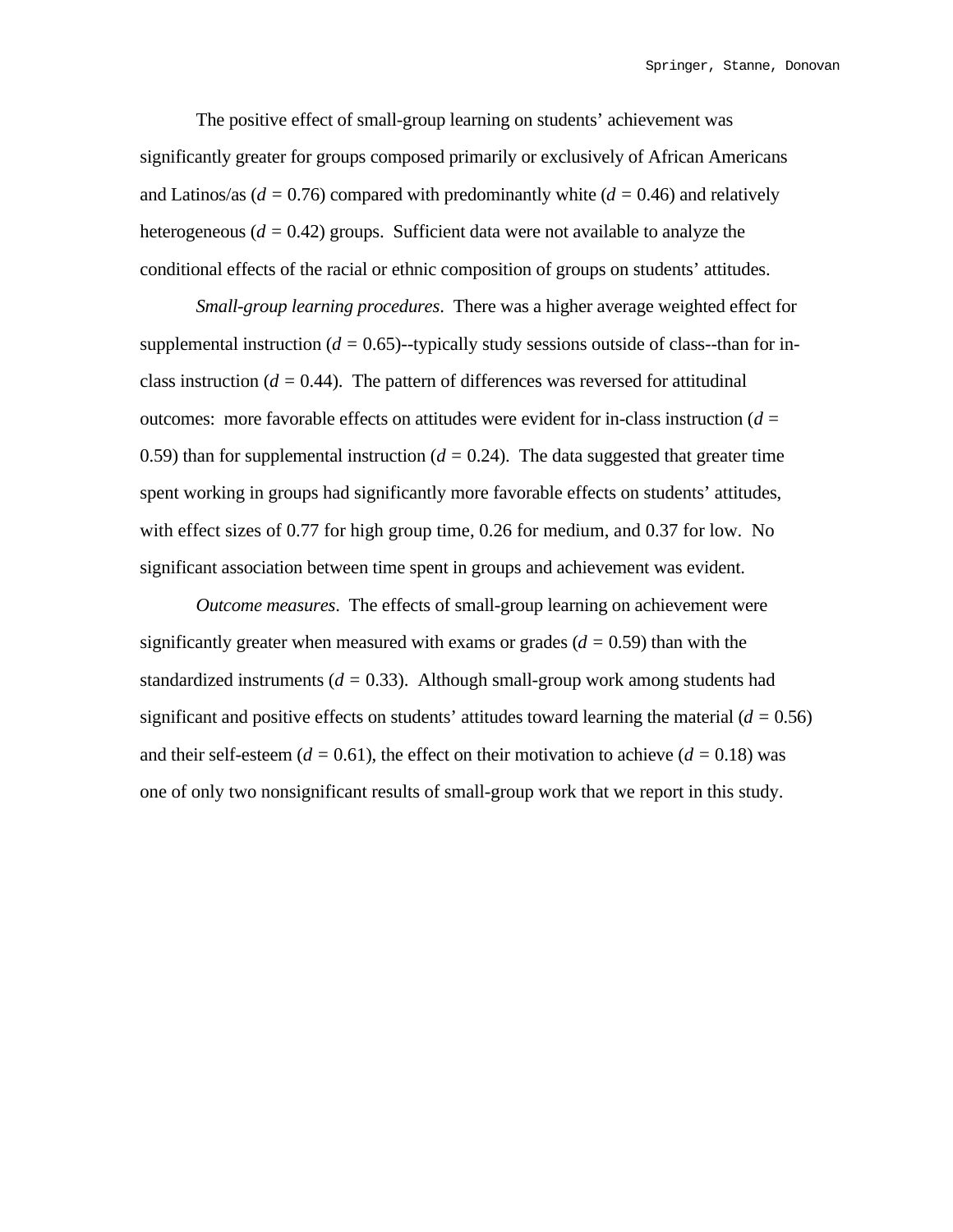#### **Discussion and Conclusions**

The results suggest that small-group learning is effective in undergraduate SMET courses and programs, and support more widespread implementation of small-group learning in undergraduate SMET. Students who learn in small groups generally demonstrate greater academic achievement, express more favorable attitudes toward learning, and persist through SMET courses or programs to a greater extent than their more traditionally taught counterparts. The reported effects are relatively large in research on educational innovation and have a great deal of practical significance. The 0.51 effect of small-group learning on achievement reported in this study would move a student from the 50th percentile to the 70th on a standardized test. Similarly, a 0.46 effect on students' persistence is enough to reduce attrition from SMET courses and programs by 22%. The 0.55 effect on students' attitudes far exceeds the average effect of 0.28 (9) for classroombased educational interventions on affective outcome measures.

The main effect of small-group learning on achievement is particularly robust, as suggested by analyses of the potential influence of unretrieved studies, commonly known as the file drawer problem. Analyses of the file drawer (10) indicate that 29 independent samples reporting zero-effect-sizes not identified by our search would be needed to lower the average weighted effect size for achievement from 0.51 to 0.32, an effect size that is not considered practically significant. Unretrieved reports of zero-effect-size from four independent samples would be needed to lower the average weighted effect size for persistence from 0.46 to 0.32, and nine would be needed to lower the average weighted effect size for attitudinal outcomes from 0.55 to 0.32. Given the scope of our search for qualified research and the consistently positive effects reported across independent samples, it is unlikely that unretrieved studies would have a substantial impact on the magnitude of the effects that we report.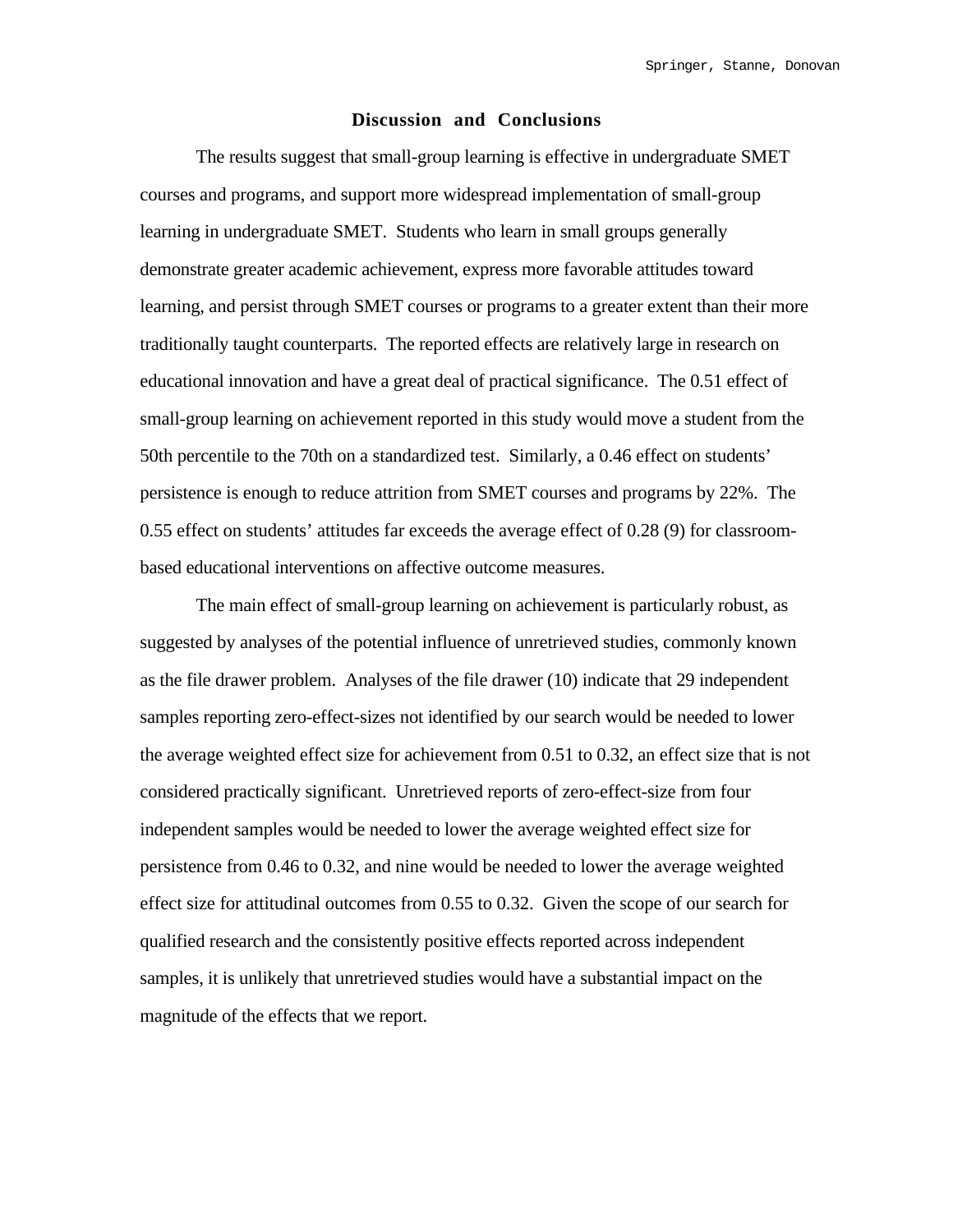The results have particularly important implications for policy and practice because they are consistent with the proposition that small-group work is warranted during the first year of college for all students in SMET courses and programs. In addition, the results suggest that small-group learning may have particularly large effects on the academic achievement of members of underrepresented groups and the learning-related attitudes of women and preservice teachers. Moreover, our analysis of small-group learning procedures suggests that greater time spent working in groups leads to more favorable attitudes among students in general and that even minimal group work can have positive effects on student achievement. Furthermore, small-group learning can reduce attrition in SMET courses and programs substantially.

The primary challenge is in moving from analysis to action. The magnitude of the effects reported in this study exceeds most findings in comparable reviews of research on educational innovations and supports more widespread implementation of small-group learning in undergraduate SMET. Small-group learning is clearly successful in a great variety of forms and settings, and holds considerable promise for improving undergraduate SMET education. As recommended by the National Research Council, "Innovations and successes in education need to spread with the speed and efficiency of new research results" (11). Effective action will require bridges among policymakers at national, state, institutional, and departmental levels, and practitioners and scholars across the disciplines. Through collaboration among representatives of these diverse groups, progress can be made toward promoting broader implementation of small-group learning.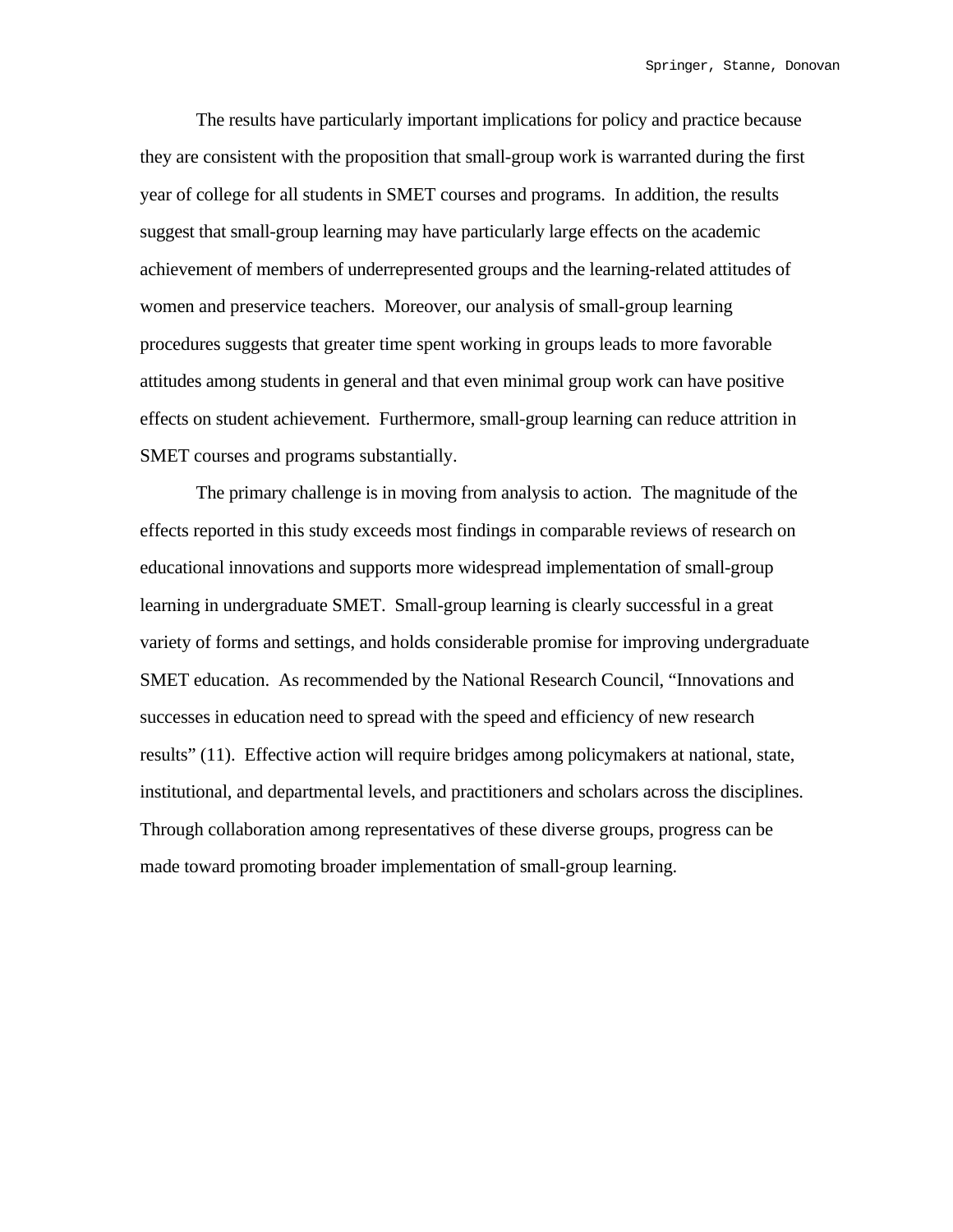#### **References**

- 1. American Assn for the Adv of Science. (1989). *Science for All Americans: Project 2061* (Oxford University Press, New York, 1989), p. 148.
- 2. E. Seymour and N. Hewitt. *Talking About Leaving: Factors Contributing to High Attrition Rates Among Science, Mathematics, and Engineering Undergraduate Majors* (Bureau of Sociological Research, University of Colorado, Boulder, 1994).
- 3. Shaping the Future: New Expectations for Undergraduate Education in Science, Mathematics, Engineering, and Technology (National Science Foundation, Washington, DC, 1996), p. iii.
- 4. C. C. Mann, *Science 266*, 960-962 (1994).
- 5. National Research Council, *Combining Information: Statistical Issues and Opportunities for Research* (National Academy Press, Washington, DC, 1992).
- 6. J. Cooper and P. Robinson, *Annotated Bibliography of Science, Mathematics, Engineering, and Technology Resources in Higher Education* (California State University, Dominguez Hills, Los Angeles, 1997).
- 7. J. Cohen, *Statistical Power Analysis for the Behavioral Sciences* (Erlbaum, Hillsdale, NJ, ed. 2, 1988).
- 8. H. Cooper, *Integrating Research: A Guide for Literature Reviews* (Sage, Newbury Park, CA, 1989).
- 9. J. A. Hattie, H. W. Marsh, J. T. Neill, G. E. Richards, *Review of Educational Research 67*, 43-87 (1997).
- 10. R. G. Orwin, *Journal of Educational Statistics 8*, 157-159 (1983).
- 11. National Research Council, *From Analysis to Action: Undergraduate Education in Science, Mathematics, Engineering, and Technology* (National Academy Press, Washington, DC, 1996), pp. 5-6.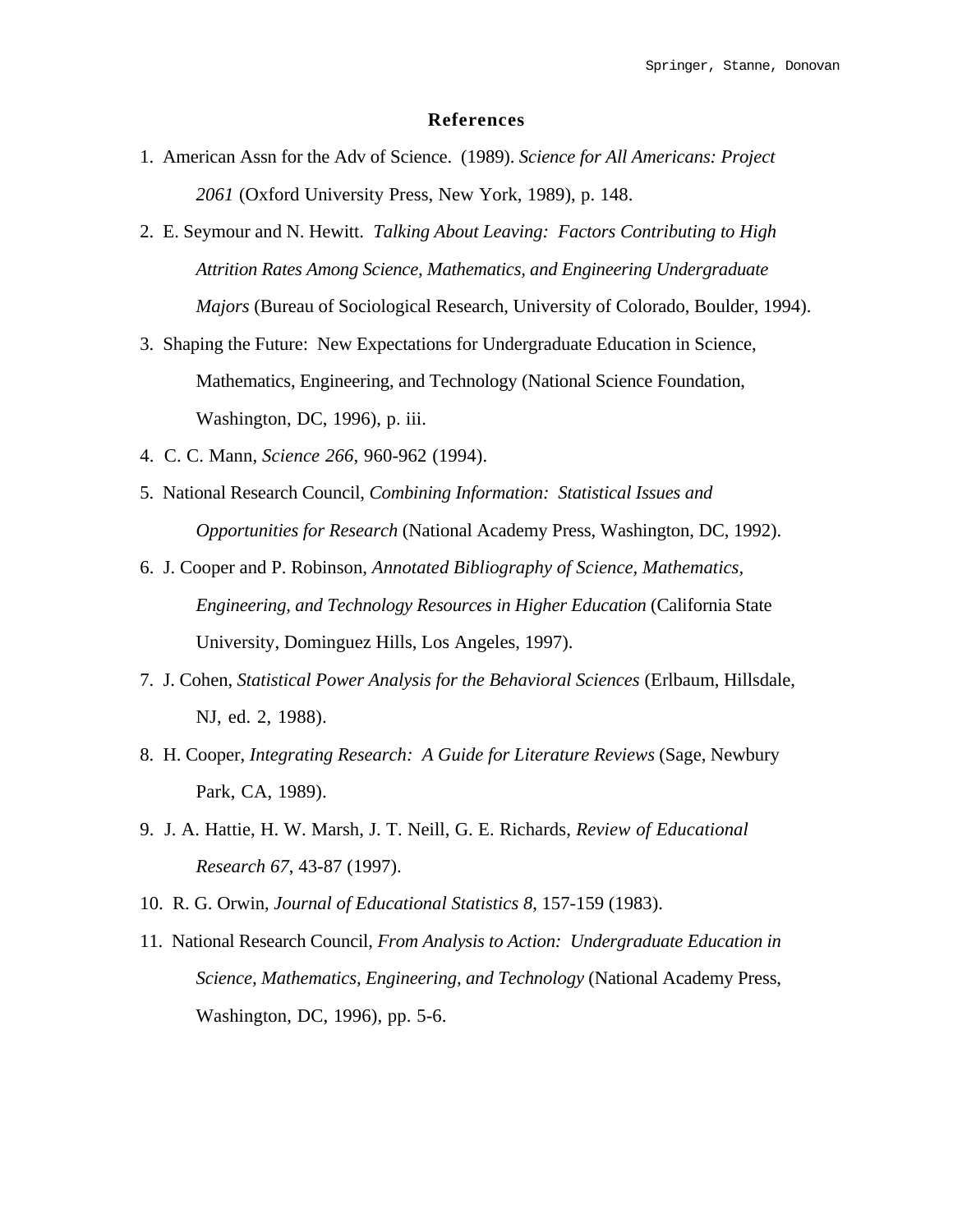#### **Notes**

<sup>1</sup>We calculated effect sizes with weighted and unweighted procedures. In the unweighted procedure, each effect size estimate was weighted equally in calculating the average effect. In the weighted procedure, greater weight was given to effect sizes associated with larger samples based on the assumption that the larger samples more closely approximate actual effects in the student population of interest.

<sup>2</sup>Studies dated 1980 or later were excluded as follows: 199 (52.0%) did not involve research (including conceptual papers and classroom resources), 92 (24.0%) did not report sufficient quantitative data to estimate effect sizes (including qualitative investigations), 35 (9.1%) were conducted in psychology laboratories, 12 (3.1%) were conducted outside accredited postsecondary institutions in North America, and 6 (1.6%) compared one or more small-group learning methods with each other.

<sup>3</sup>In the weighted procedure, the nonredundant effect is weighted by the inverse of its variance. Thus, the sample contributes only one effect size weighted proportionally to its sample size. In an analysis that examined the effects of small-group learning on separate findings, however, this sample contributes one effect estimate to each of the two calculations. Thus, the shifting unit approach retains as much data as possible while holding to a minimum any violation of the assumption that the data points are independent.

4 Each finding-level effect size was first coded as if it were an independent event. For estimates of the effects of small-group learning on achievement based on independent samples, correlated effect sizes were averaged and reported as nonredundant. Each independent effect size was multiplied by the inverse of its variance, then the sum of these products was divided by the sum of the inverses.